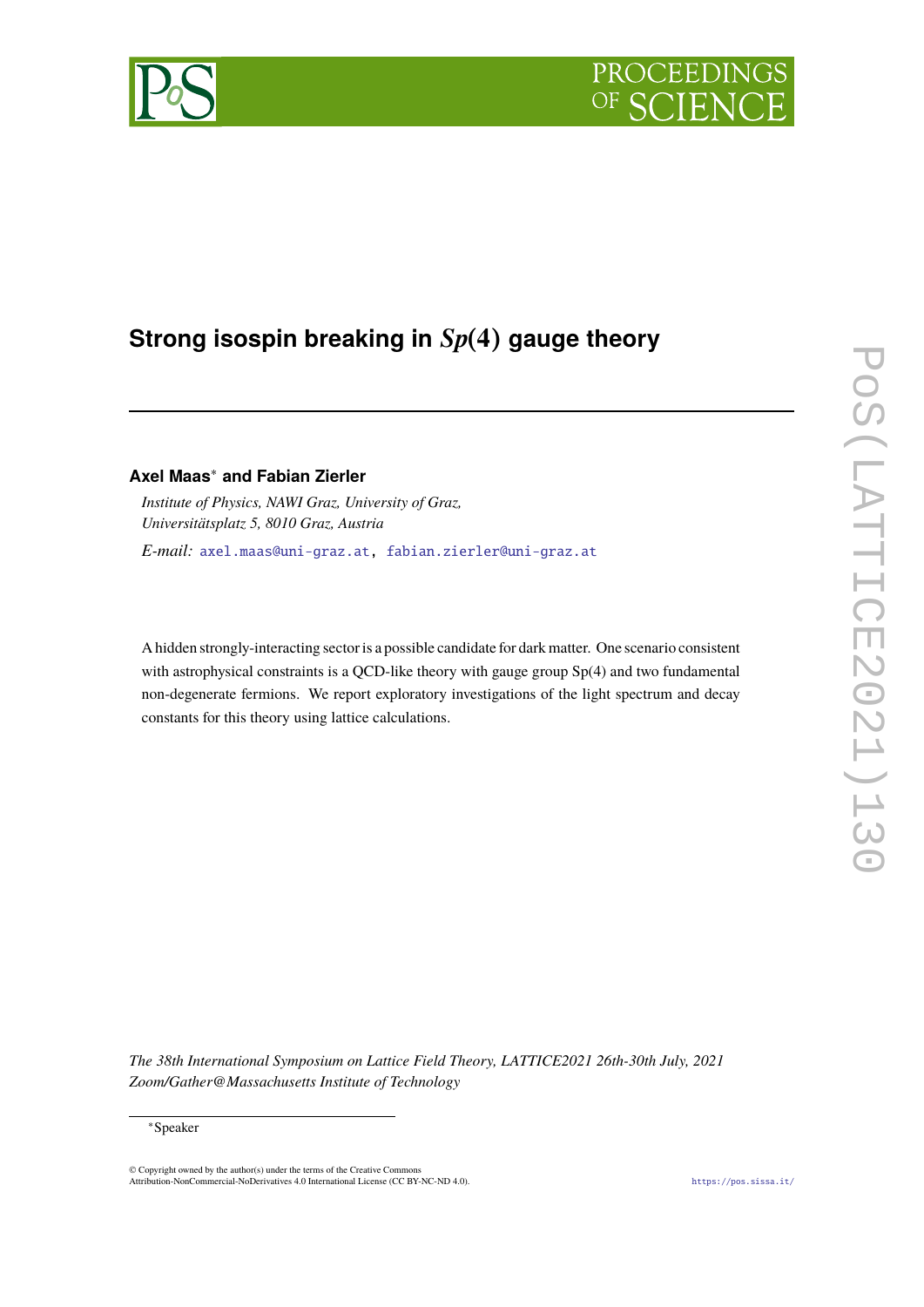### **1. Introduction**

The nature of dark matter (DM) is one the most challenging problems in current particle physics. Recently a class of strongly-interacting, QCD-like gauge theories with a number of massive fermions has gained some interest as dark matter candidates [\[1–](#page-5-0)[4\]](#page-5-1). In these theories dark matter is made up of the pseudo-Goldstones bosons associated with the breaking of the approximate chiral symmetry and dark matter can self-annihilate through  $3 \rightarrow 2$  processes in the early universe. In addition non-degenerate fermions are interesting because they can establish a mass hierarchy in the dark sector. As an example of such a sector we study here  $Sp(4)$  gauge theory with two fundamental non-degenerate Dirac fermions in isolation. To the best of our knowledge this is the first time that strong isospin breaking has been studied in a non- $SU(N)$  gauge theory on the lattice. Here we present first, exploratory results for the masses and decay constant of the pseudoscalar and vector iso-nonsinglet mesons.

#### **2. Setup, global symmetries and observables**

The fundamental representation in any symplectic group is pseudo-real. This entails relations between particles and anti-particles and their Weyl components. Therefore this theory has a global  $U(4)_I$  isospin symmetry in case of vanishing masses. It is broken by the axial anomaly down to  $SU(4)_I$ . Spontaneous chiral symmetry breaking and/or degenerate fermions break this symmetry further to  $Sp(4)_I$ . In case of non-degenerate masses the symmetry is broken down further to  $SU(2)_\mu \times SU(2)_d$  [\[5,](#page-6-0) [6\]](#page-6-1). These relate the Weyl components of the two dark fermion flavours, the (dark) up and the (dark) down.

As this theory confines the physical degrees of freedom are hadrons. Due to the relation between particles and anti-particles and the even number of colors all hadrons are bosons, and made from an even number of fermions. In particular, in addition to the usual quark-antiquark mesons additional diquark (quark-quark and antiquark-antiquark) bound-states appear. It can be shown that these states have the same correlation functions as their mesonic counterparts but have flipped parity [\[7,](#page-6-2) [8\]](#page-6-3). We will therefore restrict ourselves to the study of quark-antiquark pseudoscalar and vector bound-states. Note, that the corresponding quark-quark states are, however, scalars and axialvectors.

Most interesting for dark matter physics are the properties of the lightest states. These are the (pseudo)-Goldstone bosons as well as (likely) the nonsinglet vector mesons. In the mass degenerate case these quantities have already been studied in [\[9,](#page-6-4) [10\]](#page-6-5).

Because the global symmetry is further broken by the non-degenerate quark masses, these hadrons will no longer be degenerate: Similar to QCD, the flavoured and unflavoured mesons will obtain different masses and decay constants. In the present case the 5 Goldstones decompose into 2 fundamental representations of each of the SU(2) groups and one singlet. Likwise, the 10-plet of flavoured vector mesons [\[11\]](#page-6-6) decompose into a 6-plet of flavoured particles and 4-plet of particles [\[6\]](#page-6-1).

We will denote the unflavoured pseudoscalar by  $\pi^0$  and the flavoured ones as  $\pi^{\pm}$  in analogy to QCD. The other pair is made up of quarks, and remains degenerate to the  $\pi$  [\[6\]](#page-6-1). Similarly we consider  $\rho^{\pm}$  and the unflavoured ones  $\rho^{0}$ .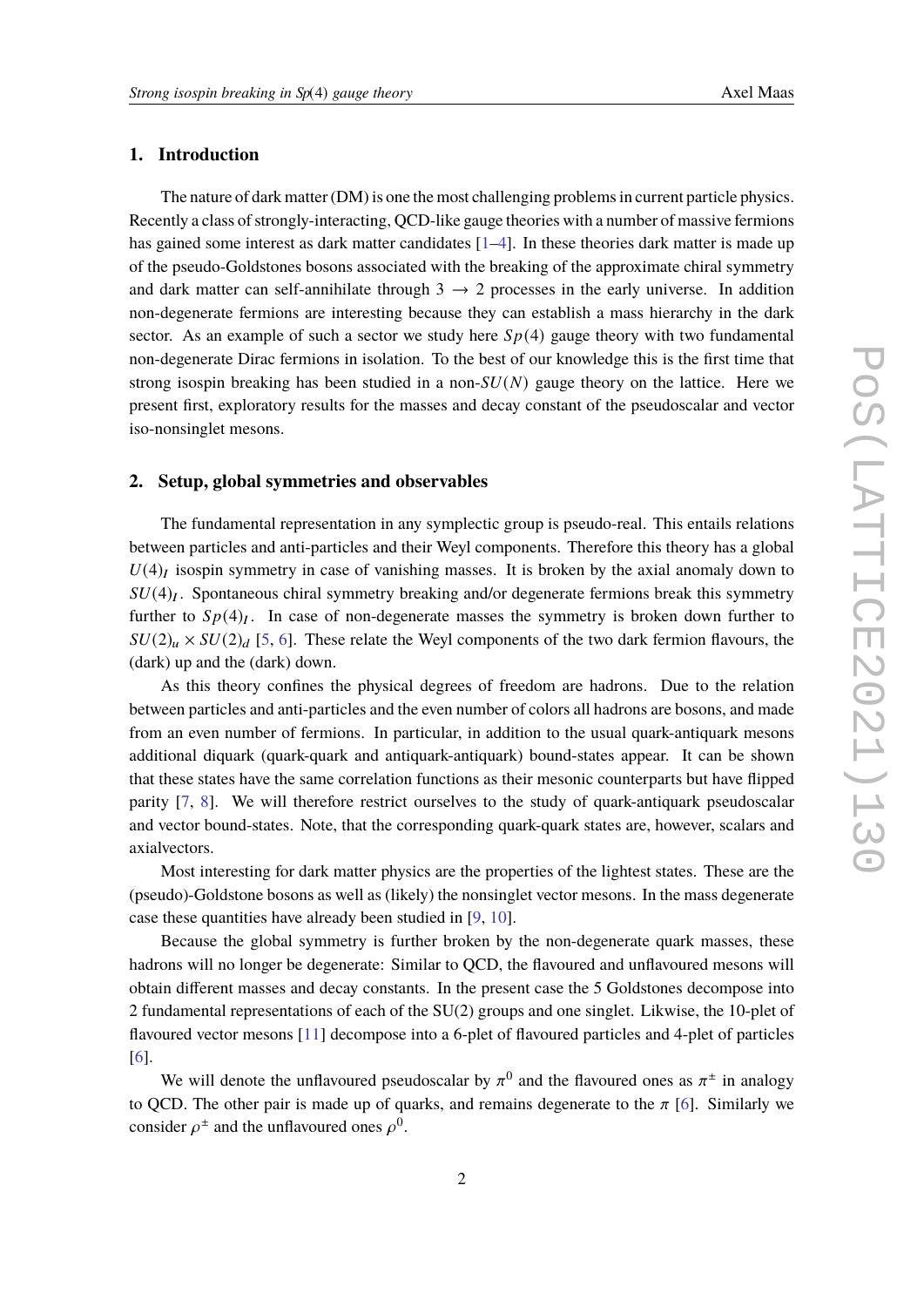<span id="page-2-0"></span>

**Figure 1:** (left) Goldstone masses in units of the mass at degeneracy for all three different values of  $\beta$ . For all three different values the almost identical behaviour is observed. (right) Unflavoured Goldstone  $\pi^0$  masses as a function of the spatial lattice extent L for  $\beta = 7.2$  with the lightest set of quark masses considered. An extrapolation to infinite volume using the same fit function as in [\[10\]](#page-6-5) is included. The value obtained on the largest lattice agrees within errors with the finite volume extrapolation.

#### **3. Lattice setup**

We use a variant of the HiRep code [\[12\]](#page-6-7) adapted for  $Sp(N)$  gauge theories [\[9\]](#page-6-4) to simulate  $Sp(4)$  gauge theory using the standard Wilson gauge action. We include two fundamental Dirac-Wilson-fermions with non-degenerate masses using the RHMC algorithm.

We have chosen values for the inverse coupling  $\beta > 6.8$  so that we avoid the bulk phase transition described in [\[10\]](#page-6-5). We have chosen three particular values of  $\beta = 6.9, 7.05, 7.2$ . For all these values of the inverse coupling results for the mass degenerate case have already been obtained on larger lattices in [\[10\]](#page-6-5). We fix the lighter of the two quark masses by requiring an approximate ratio of  $m_o/m_\pi \approx 1.25$  in the degenerate case. This is suggested by dark matter phenomenology [\[13\]](#page-6-8), which prefers stable vector particles and Goldstones of order or above the confinement scale. The other bare quark mass is then incrementally increased.

We considered lattices up to the size of  $L^3 \times T = 14^3 \times 24$  such that the finite volume effects are under control. This is demonstrated in figure [1.](#page-2-0) Additionally, we show in figure [1](#page-2-0) a comparison of the three different values of  $\beta$ . It can be seen that even in the case of the smallest lattice spacing the infinite volume limit and the result obtained on the largest lattice (24  $\times$  14<sup>3</sup>) agree within errors. We report that in all ensembles studied the product of  $m_{\pi}L$  was always > 5.5. However, at very large mass splittings lattice cutoff effects may become relevant, and will be studied in the future. Details will be provided elsewhere.

Denoting the (dark) quark fields as u and d these hadrons are described by operators  $O_{\mathsf{T}}^f$ Γ ,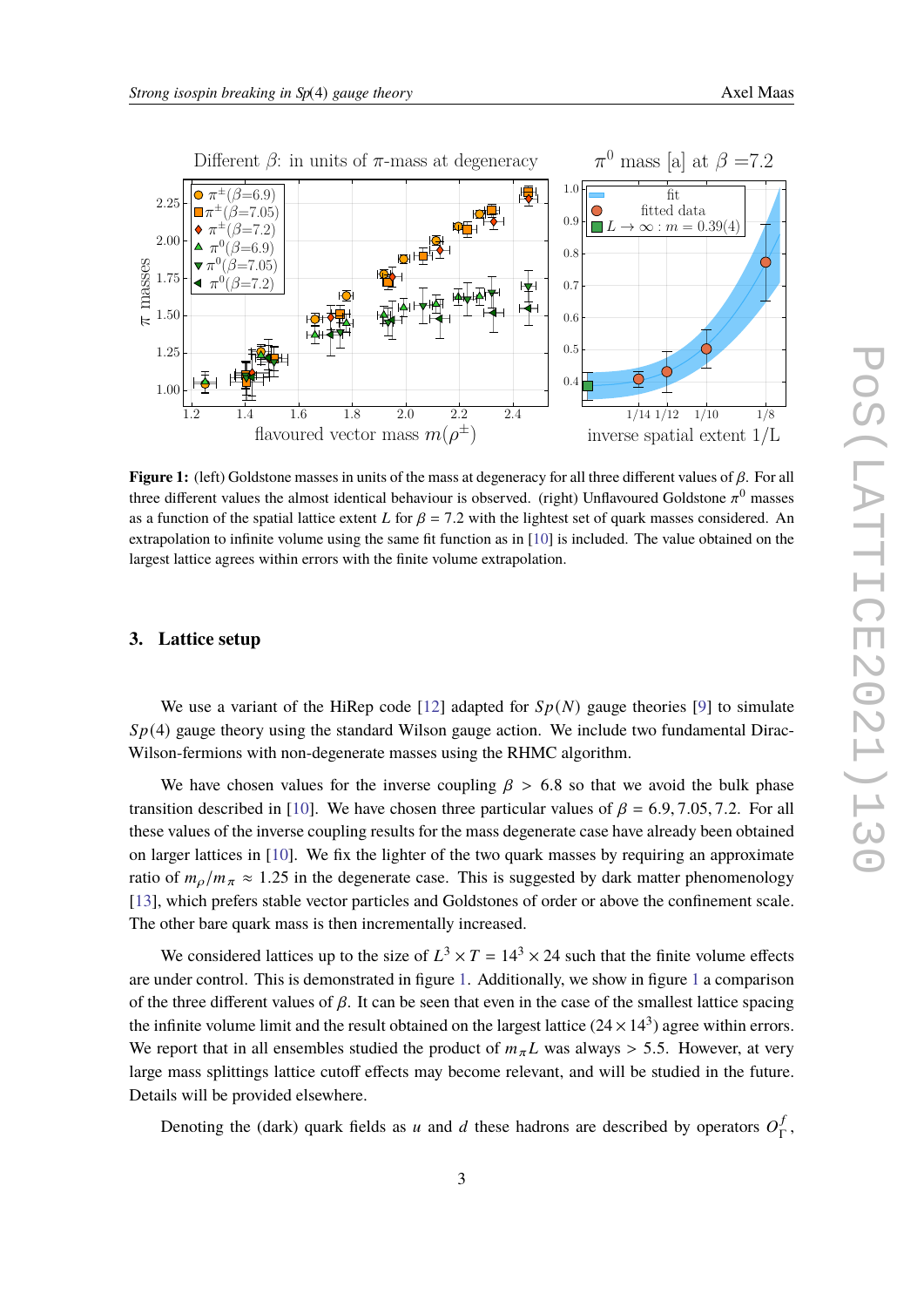specifically

$$
O_{\Gamma}^{\pm}(x, y) = \bar{u}(x)\Gamma d(y) \tag{1}
$$

$$
O_{\Gamma}^{0}(x, y) = \bar{u}(x)\Gamma u(y) - \bar{d}(x)\Gamma d(y).
$$
 (2)

The decay constants are defined through the same parameterization of the matrix elements as in [\[10\]](#page-6-5),

$$
\langle 0|O_{\gamma_5\gamma_\mu}^f|PS\rangle = f_\pi^f p_\mu \qquad \langle 0|O_{\gamma_\mu}^f|V\rangle = f_\rho^f m_\rho^f \epsilon_\mu \qquad (3)
$$

where  $|PS\rangle$  and  $|V\rangle$  denote the ground state of the relevant meson. Here  $\epsilon_{\mu}$  is the polarisation vector which fulfills  $\epsilon_{\mu} \epsilon^{\mu} = 1$  and  $\epsilon_{\mu} p^{\mu} = 0$ . The masses are extracted from the exponential fall-off of the zero-momentum correlator on a lattice of temporal extent  $T$  and spatial extent  $L$  at large times  $t$ 

$$
C_O(\vec{p}, t_x - t_y) = \frac{1}{L^3} \sum_{\vec{x}, \vec{y}} e^{-i\vec{p}(\vec{x} - \vec{y})} \langle O(\vec{x}, t_x) O^{\dagger}(\vec{y}, t_y) \rangle
$$
(4)

$$
C_{O_{\Gamma}}(0,t) \xrightarrow{t \to \infty} \frac{|\langle 0|O_{\Gamma}|GS\rangle|^2}{2m_{\text{meson}}L^3} \left(e^{-m_{\text{meson}}t} + e^{-m_{\text{meson}}(T-t)}\right)
$$
(5)

where  $|GS\rangle$  is the ground state of the meson sourced by the interpolator  $O_\Gamma$ . In the rest frame the matrix element parameterizing the pseudoscalar decay constant becomes

$$
\langle 0|O_{\gamma_5\gamma_0}|PS\rangle = f_{\pi}m_{\pi} \tag{6}
$$

and we can extract all desired information by fitting the correlators at large  $t$  to

$$
C_{O_{\gamma_5\gamma_0}}(0,t) \xrightarrow{t \to \infty} \frac{(f_\pi)^2 m_\pi}{2L^3} \left( e^{-m_\pi t} + e^{-m_\pi (T-t)} \right)
$$
 (7)

$$
C_{O_{\gamma\mu}}(0,t) \xrightarrow{t \to \infty} \frac{(f_{\rho})^2 m_{\rho}}{2L^3} \left(e^{-m_{\rho}t} + e^{-m_{\rho}(T-t)}\right).
$$
 (8)

For the unflavoured mesons disconnected contributions to the correlator appear that vanish exactly in the mass-degenerate limit. These are, however, suppressed by the relatively large quark masses and the small mass difference  $(m_u - m_d)$  and are therefore for the moment neglected.

#### **4. Results**

The results for the flavoured and unflavoured pseudo-Goldstone and vector meson masses and decay constants are depicted in figures [2](#page-4-0) and [3.](#page-4-1) The results are given in lattice units. If desired, a scale can be introduced, e. g. by fixing the lattice spacing  $a$ .

We see a clear separation of the flavoured and unflavoured meson states and can conclude that they are no longer mass-degenerate. For both the pseudo-Goldstones and the vectors the unflavoured ones are lighter than the others. Furthermore, at sufficiently large fermion mass difference the unflavoured vectors get even lighter than the flavoured pseudo-Goldstones. Since one fermion mass is kept fixed while the other is incrementally increased all mesons get heavier the further we move away from degeneracy.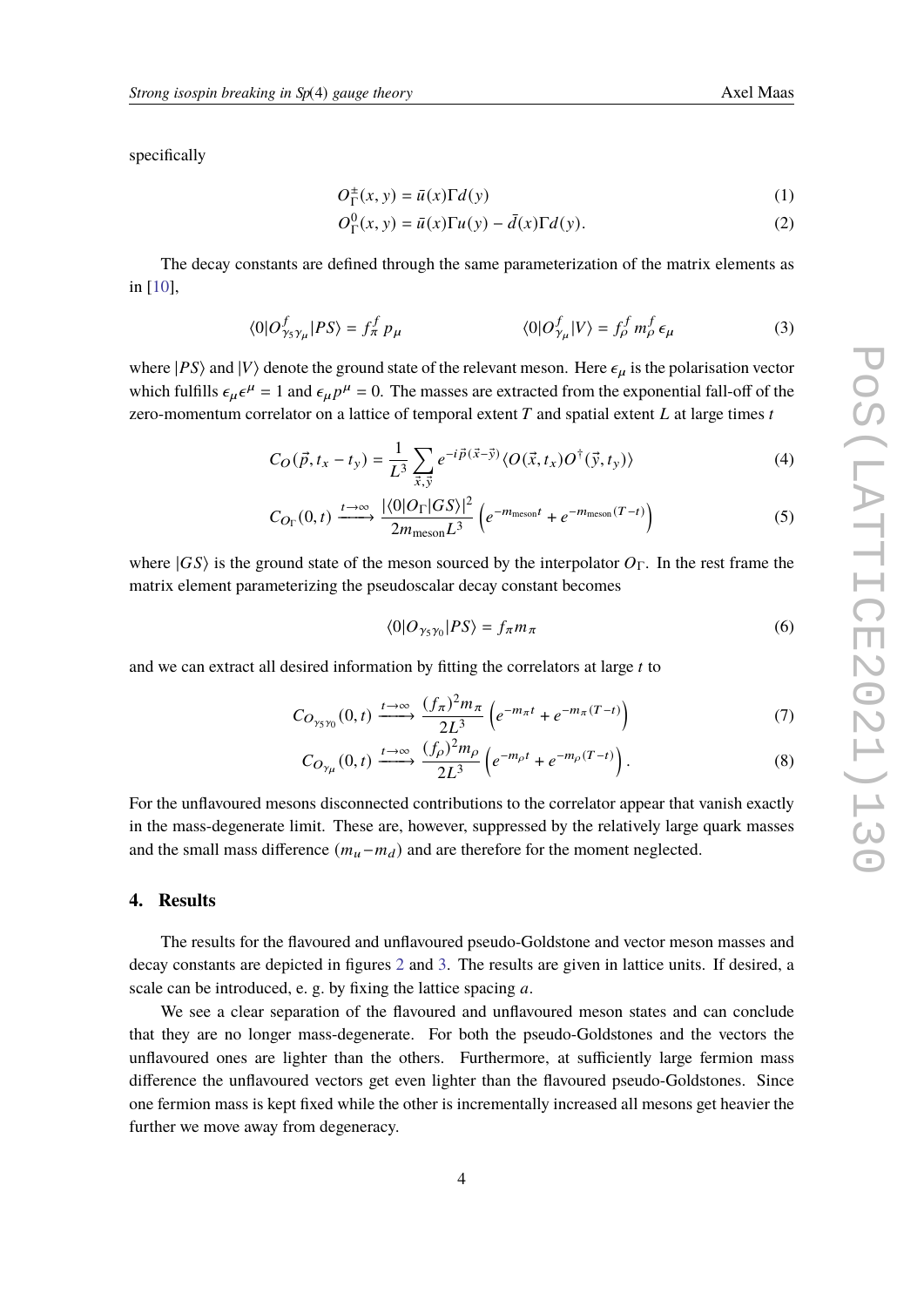<span id="page-4-0"></span>

**Figure 2:** Masses of the flavoured and unflavoured Goldstone and iso-nonsinglet vector mesons masses in lattice units. At sufficiently large fermionic mass difference the unflavoured vectors get even lighter than the flavoured Goldstones.

<span id="page-4-1"></span>

**Figure 3:** Decay constants of the flavoured and unflavoured Goldstone and iso-nonsinglet vector mesons in lattice units. For large mass differences of the fermions the decay constants show hints of non-monotonicity.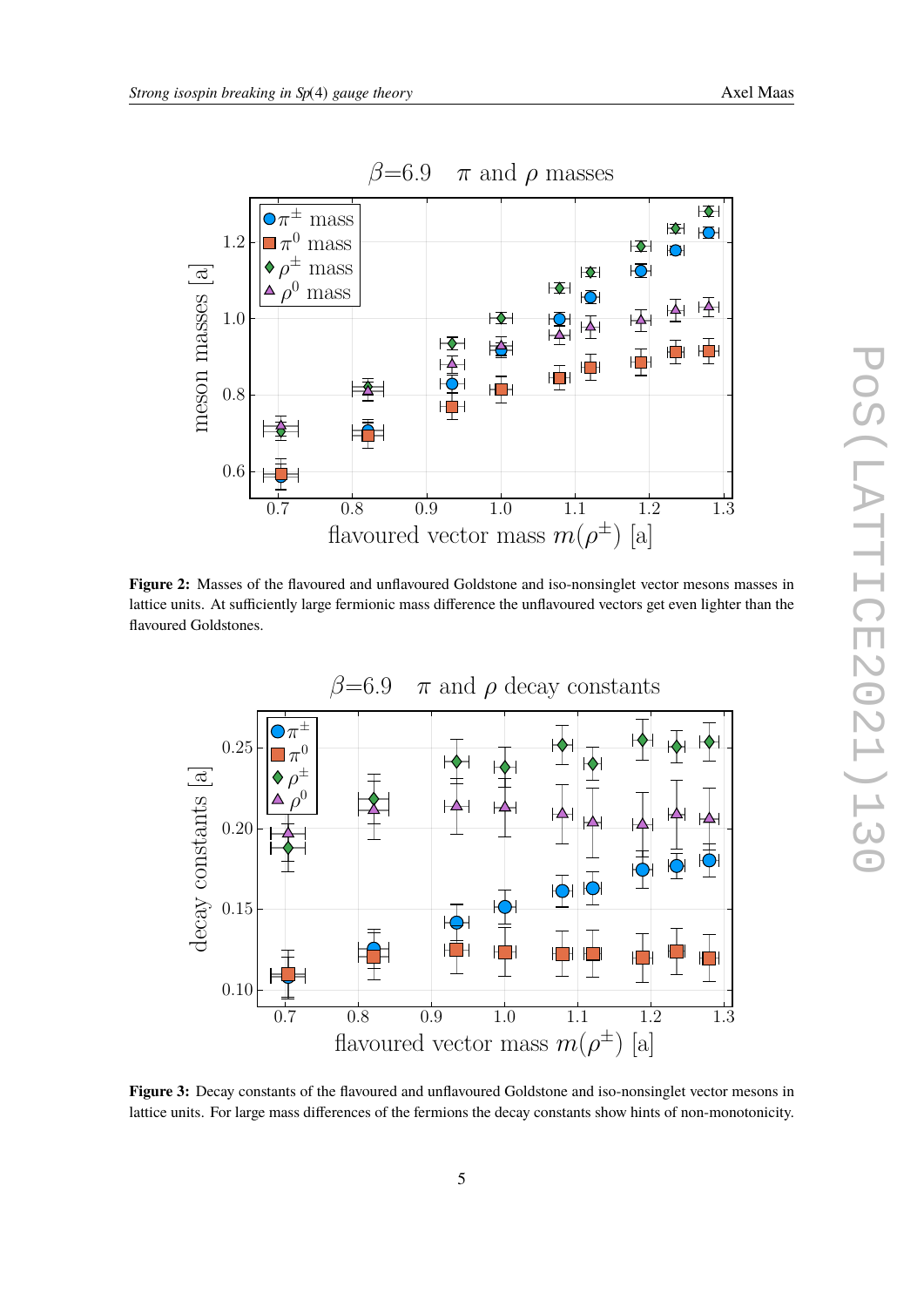In the case of the form factors we again observe that the flavoured and unflavoured ones are no longer degenerate and the unflavoured form factors are smaller. In addition we see hints of non-monotonicity in both form factors.

An important observation is that we see clearly qualitatively different behaviors. Especially, the unflavoured ones do not show a (dominant) linear increase with the mass of one of the flavours. For the decay constants the effect is even different between flavoured pseudoscalars and vectors. This strongly suggests that the composition of the dark hadrons changes substantially. This can have implications for decay patterns, which will be studied elsewhere [\[6\]](#page-6-1). Note, however, that in our case even at the largest mass spitting the vector mesons remain stable.

#### **5. Summary**

We have studied  $Sp(4)$  gauge theory with two non-degenerate massive fundamental Dirac fermions. Four of the five pseudo-Goldstone bosons remain mass-degenerate for  $m_u \neq m_d$  while the unflavoured one aquires a lighter mass and is therefore the lightest state in this theory.

We see strong signs for non-linear behavior, which suggests that the flavour composition of the dark hadrons changes. This can have interesting consequences for phenomenology. Also, our results show that it is possible to extract the splitting effects sufficiently well that interpolation even to tiny mass splittings, as preferred in some dark matter scenarios [\[14\]](#page-6-9), would be accessible. A more detailed analysis of the phenomenological implications as well of lattice details is forthcoming [\[6\]](#page-6-1).

#### **Acknowledgments**

FZ is supported by the the Austrian Science Fund research teams grant STRONG-DM (FG1). The computations have been performed on the HPC cluster of the University of Graz and on the Vienna Scientific Cluster (VSC4). We are grateful to the authors of [\[9,](#page-6-4) [10\]](#page-6-5) for the support with the HiRep code.

#### **References**

- <span id="page-5-0"></span>[1] Y. Hochberg, E. Kuflik, T. Volansky and J.G. Wacker, *Mechanism for Thermal Relic Dark Matter of Strongly Interacting Massive Particles*, *[Phys. Rev. Lett.](https://doi.org/10.1103/PhysRevLett.113.171301)* **113** (2014) 171301 [[1402.5143](https://arxiv.org/abs/1402.5143)].
- [2] Y. Hochberg, E. Kuflik, H. Murayama, T. Volansky and J.G. Wacker, *Model for Thermal Relic Dark Matter of Strongly Interacting Massive Particles*, *[Phys. Rev. Lett.](https://doi.org/10.1103/PhysRevLett.115.021301)* **115** (2015) [021301](https://doi.org/10.1103/PhysRevLett.115.021301) [[1411.3727](https://arxiv.org/abs/1411.3727)].
- [3] Y. Hochberg, E. Kuflik and H. Murayama, *SIMP Spectroscopy*, *JHEP* **05** [\(2016\) 090](https://doi.org/10.1007/JHEP05(2016)090) [[1512.07917](https://arxiv.org/abs/1512.07917)].
- <span id="page-5-1"></span>[4] N. Bernal, X. Chu, S. Kulkarni and J. Pradler, *Self-interacting dark matter without prejudice*, *Phys. Rev. D* **101** [\(2020\) 055044](https://doi.org/10.1103/PhysRevD.101.055044) [[1912.06681](https://arxiv.org/abs/1912.06681)].